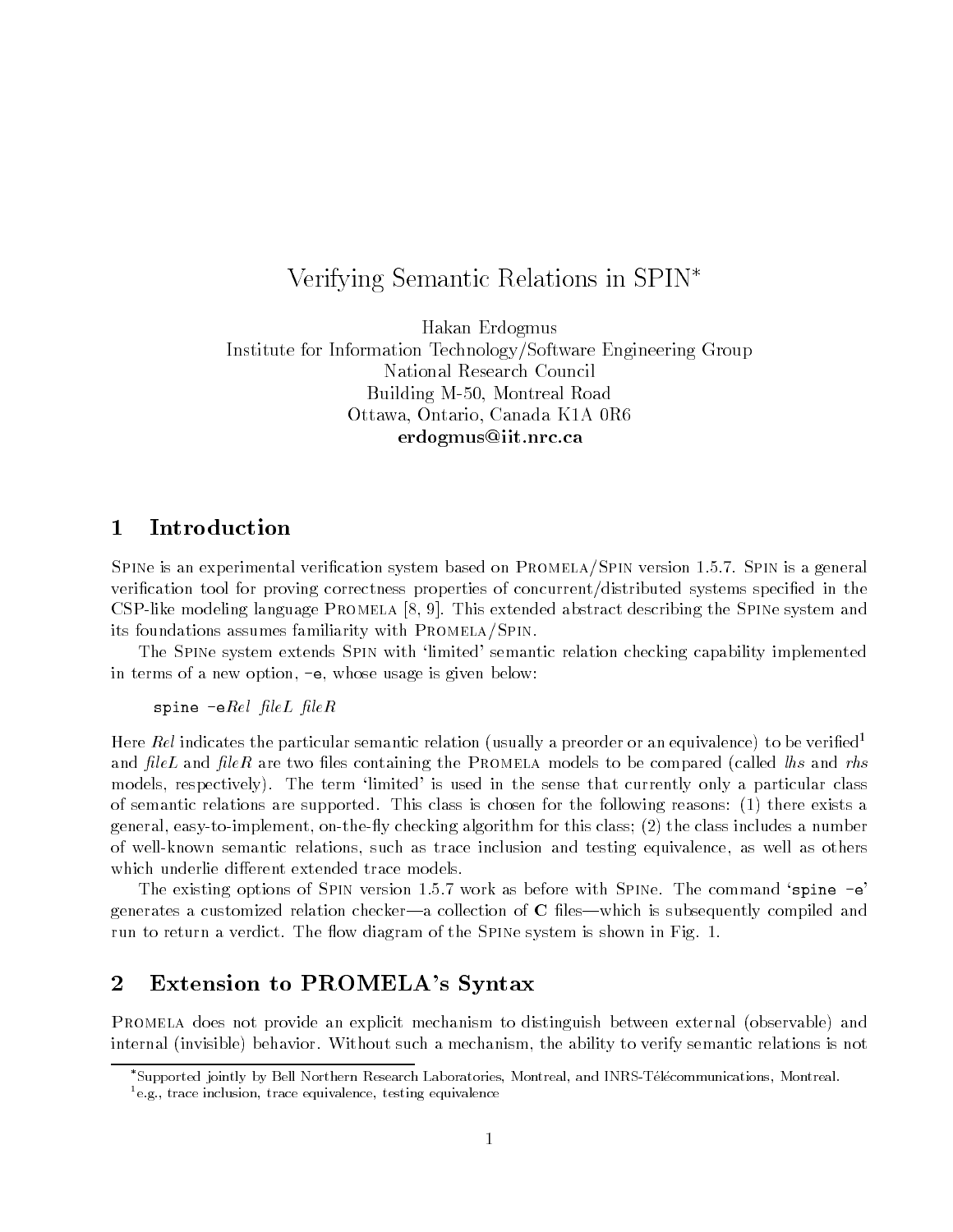

Figure 1: Flow diagram of the Spine verication system.

very useful. The computations that can most obviously be sub jected to external observation are channel operations (send/receive).<sup>2</sup> However, it is not necessary for all possible operations on all the declared channels to be externally observable: communications of certain types on selected channels may be considered invisible, or internal, while others may be externally observable. We modied the syntax of Promela's chan declaration to allow the association of an individual channel with an external name that is unique throughout the Promela model which contains it. The new syntax is as follows:

```
chan intname (extern extname btype) = [nslosts] of \{ \ldots \}
```
where *extname* is the external name of the channel whose internal name is *intname*. This syntax makes it possible to treat send (!) and/or receive (?) operations on external channels of a Promela model as externally observable communications during a SPINe verification. More precisely, these external communications correspond to the external actions of the underlying labeled transition system. In an external channel declaration, *btype* specifies which types of operations on that channel are considered as external communications: ! is used to declare only the send operations to be external and ? is used to declare only the receive operations to be external. If *btype* is omitted, both sends and receives are treated as external communications. For external synchronous channels, either ! is specified or btype is omitted altogether.

It is important that each external name be unique in a given model. When a semantic relation is verified between two PROMELA models, a communication on an external channel in the first model is comparable to a communication on an external channel in the second model if and only if the external names of the two channels match.

Note that in the current implementation, the above syntax is applicable only to individual channels, and cannot be used with arrays of channels.

<sup>&</sup>lt;sup>2</sup>Although communication through shared variables is available in PROMELA, the basic mechanism for inter-process communication is message passing through synchronous or asynchronous channels. We considered only this latter mode of communication for specifying external behavior.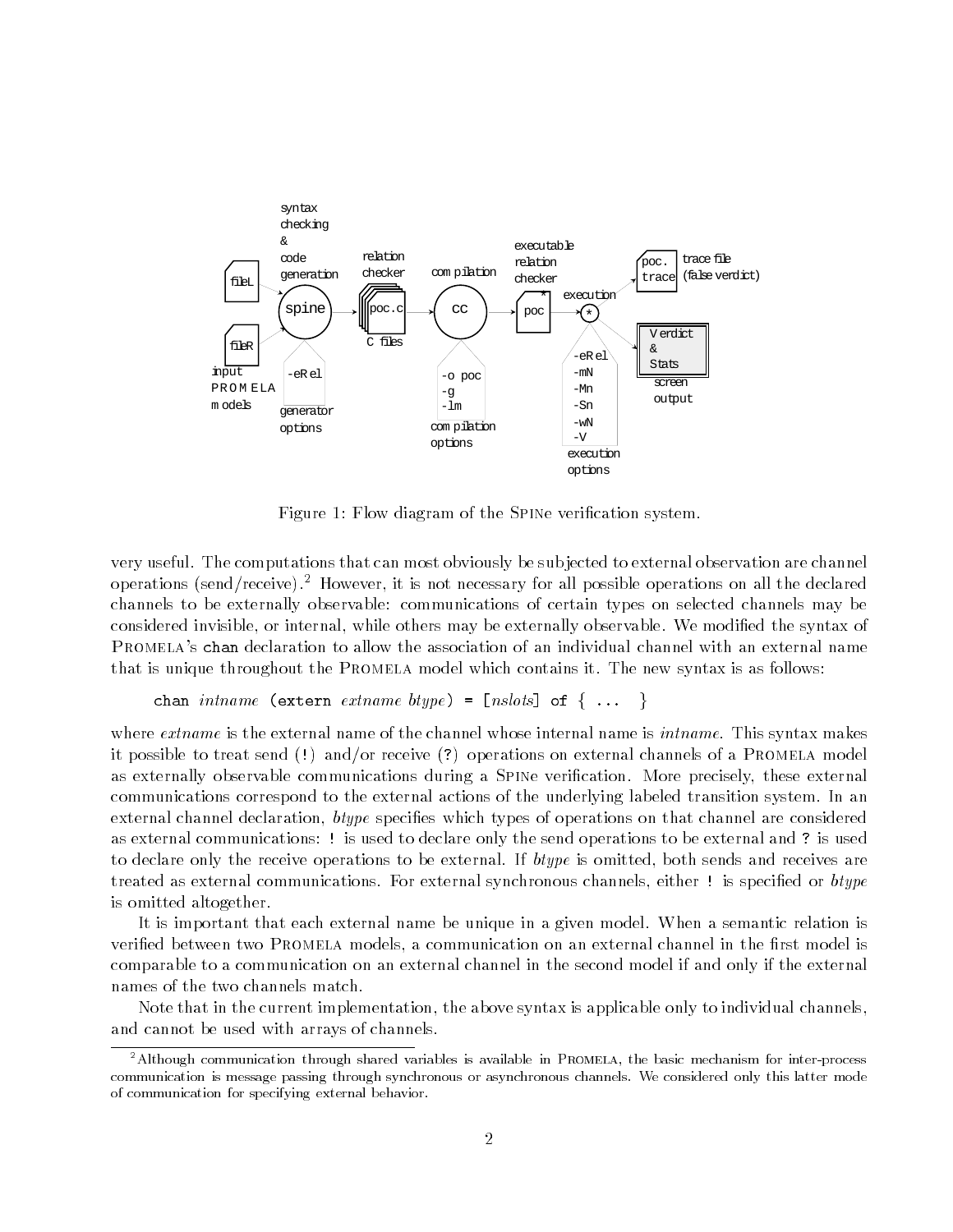## 3 Example: Synchronous FIFO Buffers

As an example, consider a system consisting of a synchronous FIFO buffer with a maximum capacity of two slots (each capable of holding one byte of information) and an environment process depositing and retrieving one byte values in a somewhat random manner. A PROMELA model of this a system is shown in Fig. 2 where the environment process is defined in Fig. 4.

In a distributed implementation of the same system, the process FIFO2 of Fig. 2 is replaced by the interconnection of two instances of a synchronous FIFO buffer having a capacity of a single slot (the process type FIFO1). This latter system is depicted in Fig. 3.

Note how the external behavior of the PROMELA models specL and specR are defined in terms of external channel declarations. The external name IN establishes a binding between the channel inL of specL and the channel outL of specR, allowing the send/receive operations on these two channels to be compared for a possible match during a Spine verication. Similarly for the external name OutL. Note that in the distributed implementation specR, the channel shift which interconnects the two instances of the process type FIFO1 is declared as an *internal* channel (because it does not have an external name). We can easily prove the two models to be trace-equivalent <sup>3</sup> by the following C-shell script whose result is shown in Fig. 5:

```
spine -e2 specL specR
cc -o poc poc.c -lm
poc
```
In Lotos terms, the above verification is equivalent to deciding trace equivalence between the Lotos behaviors

Environment(IN,OUT) |[IN, OUT]| FIFO2(IN, OUT)

and

hide shift in (Environment(IN, OUT) |[IN,OUT]| (FIFO1(IN, shift) |[shift]| FIFO1(shift,OUT)))

As an aside, we comment on the role of the process **Environment** in the verification. In SPIN, one can only reason about *closed* systems (complete, self-contained PROMELA models). If a semantic relation Rel is to be veried between two open systems S1 and S2, the systems must rst be composed with a model of their respective intended environments, say  $E_1$  and  $E_2$ , resulting in two closed systems. Then the verification takes the form  $S_1||E_1$  Rel  $S_2||E_2$  where  $||$  denotes parallel composition. In PROMELA such composition is modeled by the run statement. Note that in the above example, a common environment is used.

# 4 Inductive Relations

SPINe supports a particular class of semantic relations, called *inductive relations*, first identified in [4]. Before discussing these relations, two relevant models—Extended Labeled Transition Systems and Weak Process Systems—need to be introduced.

<sup>3</sup> i.e., satisfy the same safety properties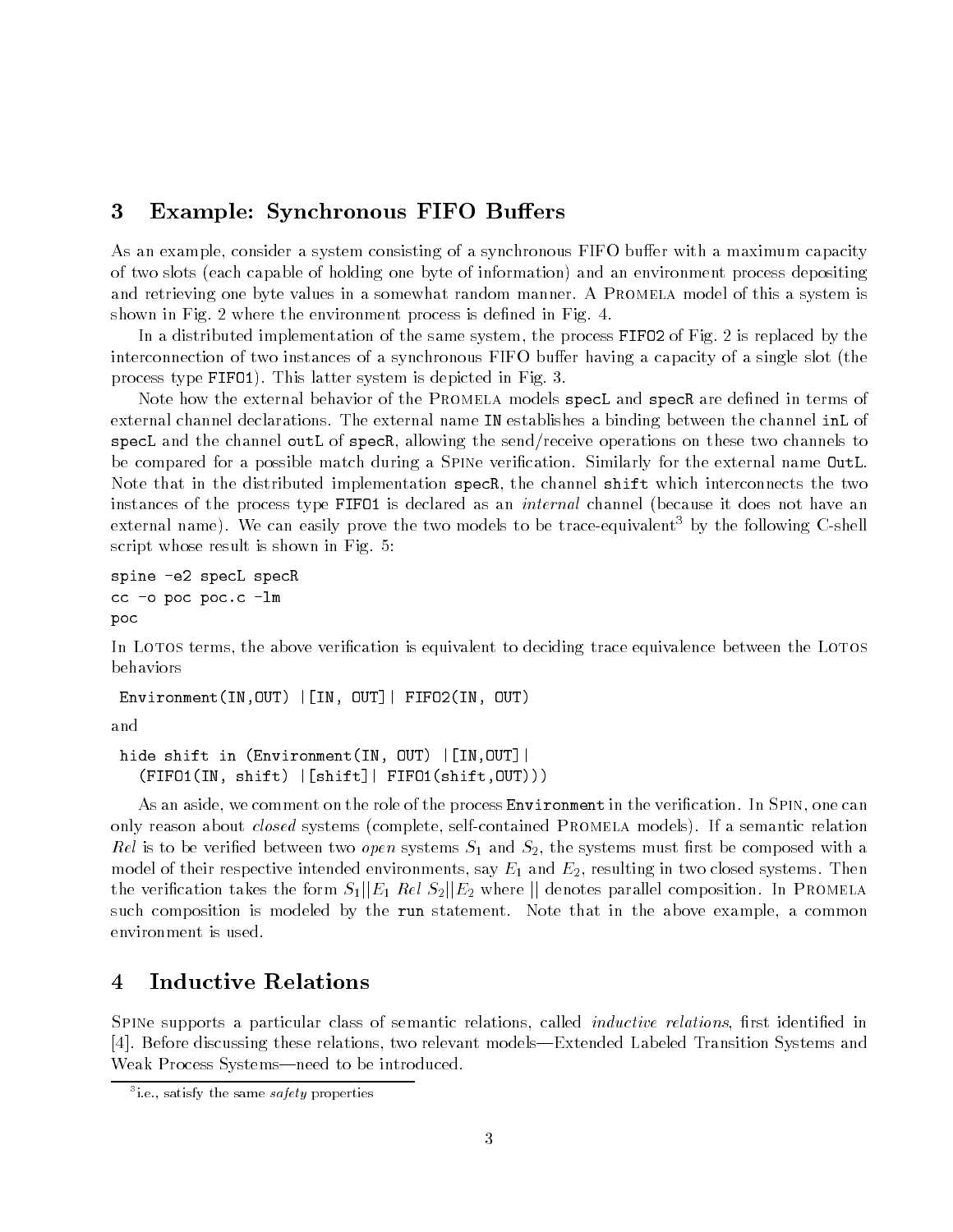

Figure 2: (a) Block diagram of the centralized FIFO buffer system consisting of an environment and a two-slot synchronous FIFO buffer. (b) The corresponding PROMELA model specL.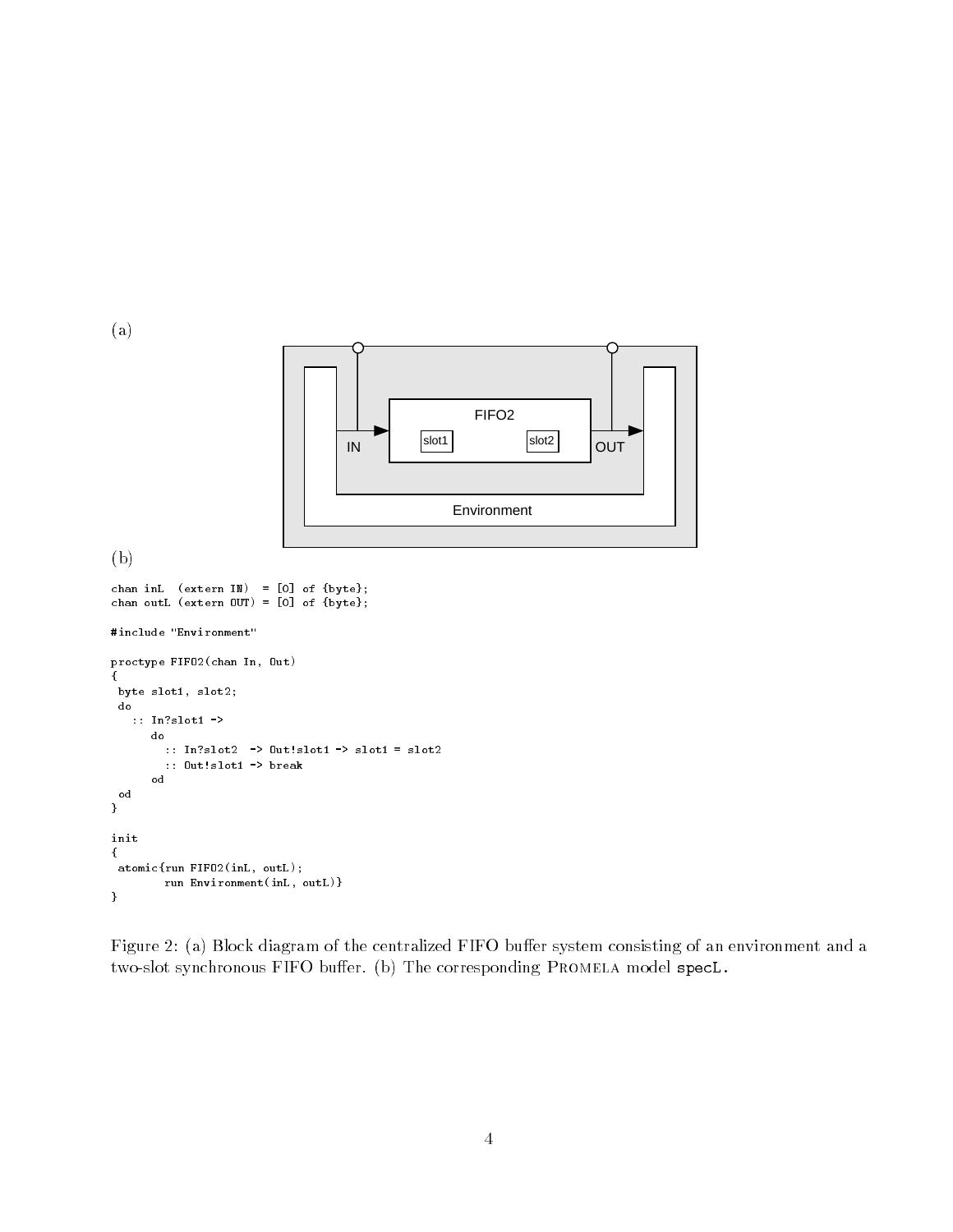(a)



(b)

```
#include "Environment"
```

```
chan inR (\text{external N}) = [0] of \{\text{byte}\};chan shift = [0] of \{byte\};chan outR (extern OUT) = [0] of {byte};
proctype FIFO1(chan In, Out)
{
byte slot;
do
  :: In?slot -> Out!slot
 od
}
init
{
atomic{run FIFO1(inR, shift);
        run FIFO1(shift, outR);
        run Environment(inR, outR)}
}
```
Figure 3: (a) Block diagram of the distributed FIFO buffer system consisting of two an environment an two synchronous single-slot FIFO buffers. (b) The corresponding PROMELA model specR.

```
proctype Environment(chan send, recv)
{
byte any;
do
   :: send!1
  :: send!2
  :: send!3
  :: send!4
   :: recv?any
 od
}
```
Figure 4: The include file Environment where the process type representing the common environment is defined.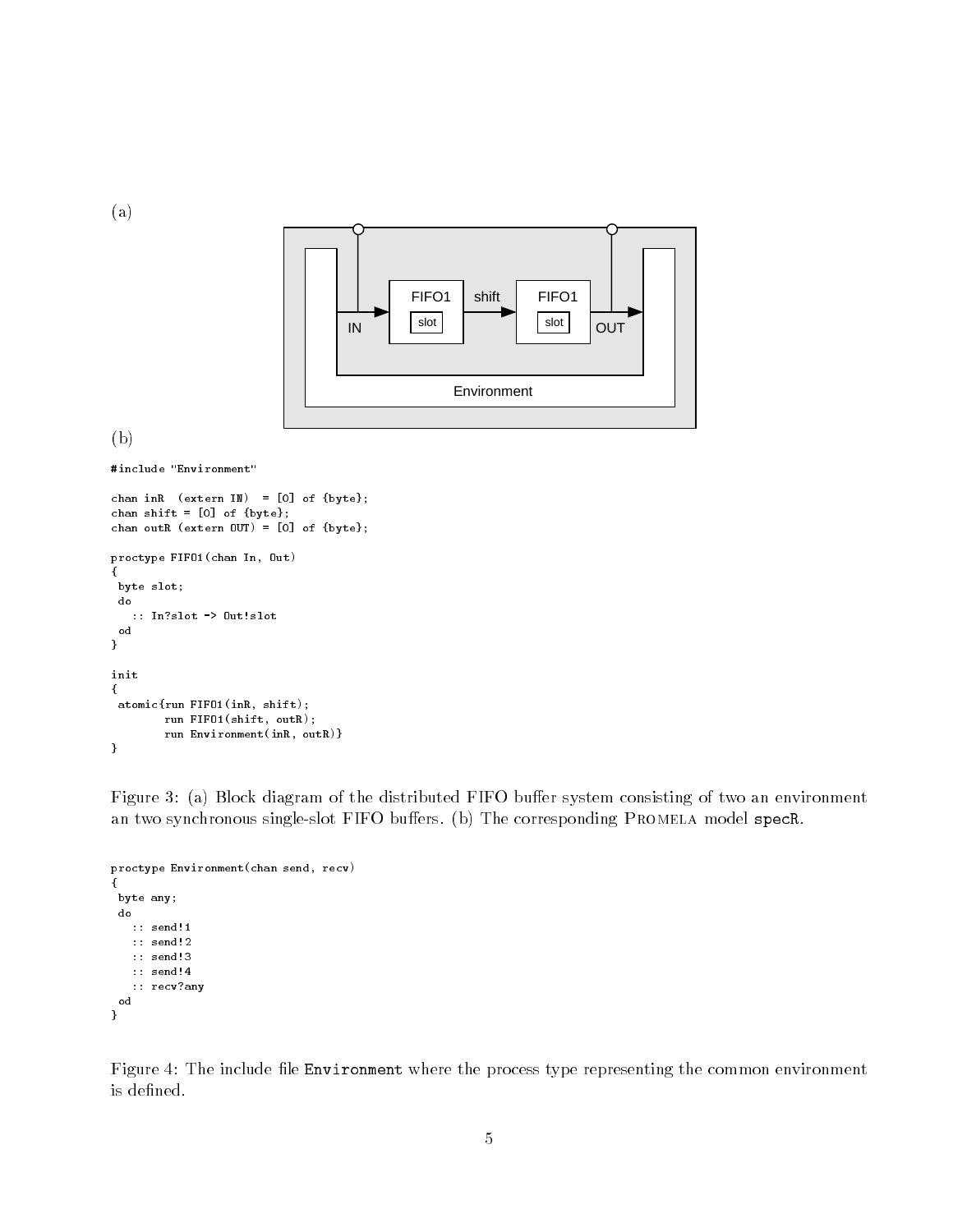```
SPIN Preorder Checker Version 1.2 (based on SPIN Version 1.5.7)
   June 1994
  Hakan Erdogmus
  INRS-Telecommunications
  16 Pl. du Commerce, Verdun, Quebec, H3E 1C8 Canada
)
Verifying Trace Equivalence ...
Verdict: TRUE: specL [TRACE-EQUIVALENT] specR
Statistics:
         185 L state(s) stored permanently in the hash table
                      of a total of 851 L state(s) generated
              400 L state(s) matched
              185 L extended state(s) stored
              400 L extended state(s) matched
             1835 L link(s) executed with 1 atomic links
                0 L state(s) with internal cycles found
                0 L deadlock state(s) found
                0 L atomic sequence blockage(s) found
                0 L endstate(s) reached
         105 R state(s) stored permanently in the hash table
                      of a total of 1356 R state(s) generated
              480 R state(s) matched105 R extended state(s) stored
              480 R extended state(s) matched
             2420 R link(s) executed with 2 atomic links
                0 R state(s) with internal cycles found
                0 R deadlock state(s) found
                0 R atomic sequence blockage(s) found
                0 R endstate(s) reached
         185 composite state(s) stored
              400 truncated search(es) due to matched composite state
                0 truncated search(es) due to high-level (LR) stack overflow
                   5000 was the max allowed depth of LR stack
                     47 was the max reached depth of LR stack
                0 truncated search(es) due to low-level stack overflow
                   1000 was the max allowed depth of stack
                    1000 was the max allowed depth of stack
                      3 was the max reached depth of stack
          36 was the max vector size reached
        1907 times an H el record (state) has been recycled
        1907 times and Hel record (state) has been record (state) has been record (state) has been recycled (state) has been recycled (state) \mua total of 300 such record(s) allocated
       16350 time(s) a TransDescr record has been recycled
       16350 time(s) a TransDescr record has been recycled
                 a total of 138 such record(s) allocated
        2792 time(s) a StateSet record has been recycled
                 a total of 295 such record(s) allocated
         334 state comparison(s) made
       65536 was the size of state hash table
                  99.68% empty
                   1.39 sd 0.87 state(s) per non-empty entry
       65536 was the size of extended state hash table
                  99.68% empty
                   1.39 sd 0.87 extended state(s) per non-empty entry
                   1.00 sd 0.00 state(s) per extended state
       65536 was the size of composite state hash table
                  99.72% empty
                   1.00 sd 0.00 composite state(s) per non-empty entry
```
(

Figure 5: Result of SPINe verification for the synchronous FIFO buffer example.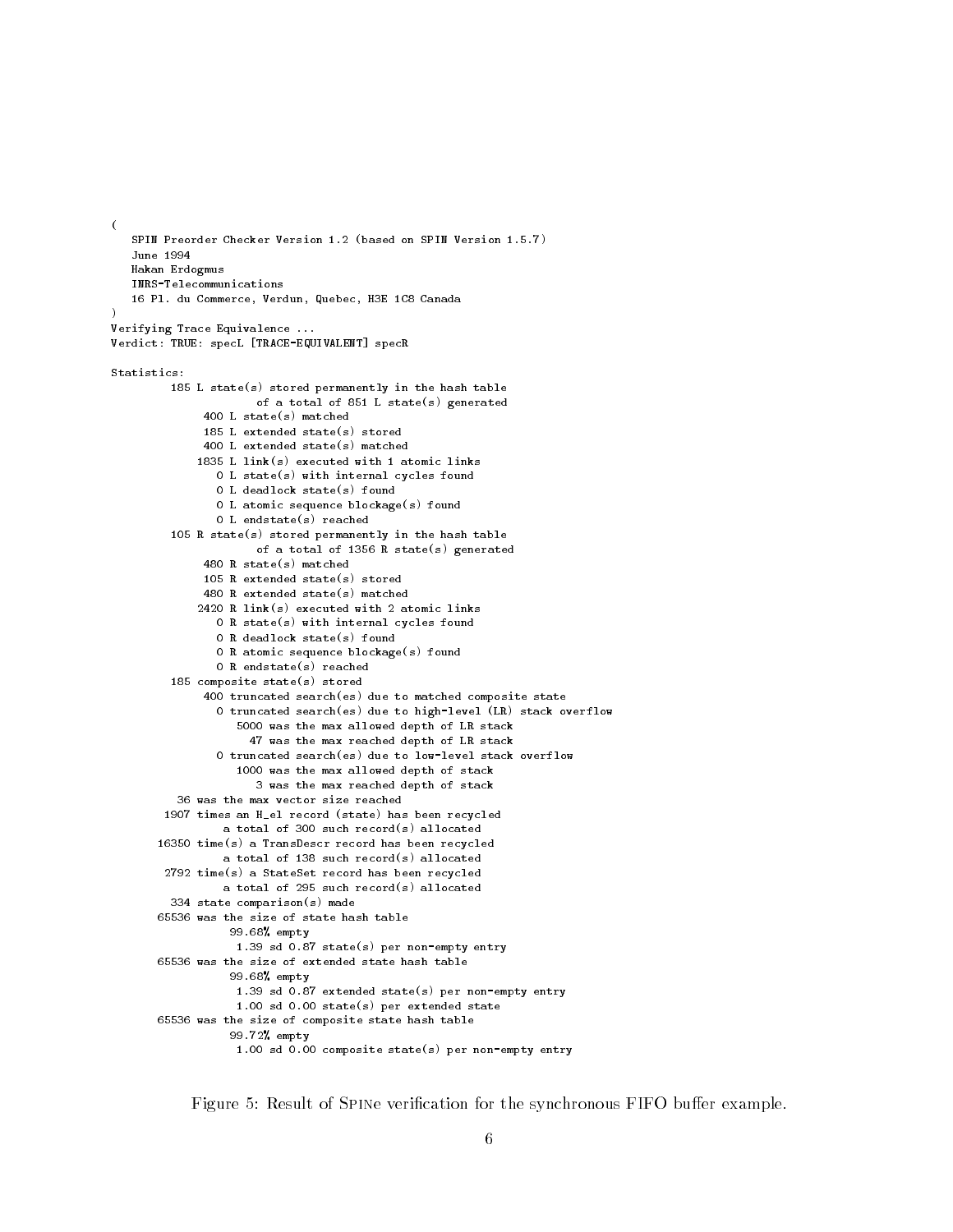#### 4.1Labeled Transition Systems

A PROMELA model defines a network of communicating processes, treated by the SPIN validator as a (possibly huge) NFSA<sup>4</sup> with transitions labeled by the communications and other executable PROMELA statements. With the added ability to distinguish between internal and external communications, the adoption of *Extended Labeled Transition Systems* as the underlying formal model is suitable for the purposes of semantic relation checking.

An ELTS is a quadruple  $\langle \Sigma, A, \{-a \rightarrow | a \in A\}, -\rightarrow \rangle$ , where  $\Sigma$  is a set of *states*, A is a set of external actions, the  $\frac{-u}{2} \subseteq \mathbb{Z} \wedge \mathbb{Z}$  are called the external transition relations, and  $\frac{-\cdot}{2} \subseteq \mathbb{Z} \wedge \mathbb{Z}$  is called the *internal transition relation*. The predicates  $= \Rightarrow$  and  $=a \Rightarrow$  are defined as follows:  $= \Rightarrow^0 \stackrel{\text{def}}{=}$  $\{\langle \sigma, \sigma \rangle \mid \sigma \in \Sigma\}, = \Rightarrow \equiv \cup \{=\Rightarrow^n \mid n \in Nat\},\$  and  $=a \Rightarrow \equiv = \Rightarrow -a \rightarrow = \Rightarrow$ . The last predicate may be extended to arbitrary sequences of actions in  $A^*$  as follows:  $\sigma = as \Rightarrow \sigma' \stackrel{\text{def}}{=} = a \Rightarrow = s \Rightarrow$ , with the convention that  $\sigma = \varepsilon \Rightarrow \sigma$  for all  $\sigma \in \Sigma$ , where  $\varepsilon$  denotes the empty sequence. For a state  $\sigma \in \Sigma$ , we use traces( $\sigma$ ) denote the set of all finite execution traces of  $\sigma$ :

$$
traces(\sigma) \stackrel{\text{def}}{=} \{ s \in A^* \mid (\exists \sigma' \in \Sigma) [\sigma = s \Rightarrow \sigma'] \}.
$$

The *must* set of  $\sigma$  is the set

$$
must(\sigma) \stackrel{\text{def}}{=} \{ a \in A \mid (\forall \sigma' \in \Sigma) [\sigma = \Rightarrow \sigma' \text{ implies } (\exists \sigma'' \in \Sigma) [\sigma' = a \Rightarrow \sigma''] ] \}
$$

and the *must* set of  $\sigma$  after s is the set

$$
must(\sigma, s) \stackrel{\text{def}}{=} \{a \in A \mid (\forall \sigma' \in \Sigma)[\sigma = s \Rightarrow \sigma' \text{ implies } a \in must(\sigma')]\}.
$$

If  $\sigma$  has an infinite internal computation

$$
\sigma-\cdot\!\rightarrow\!\!\sigma_1-\cdot\!\rightarrow\!\!\sigma_2\cdot\cdot\cdot-\cdot\!\rightarrow\!\sigma_k-\cdot\!\rightarrow\cdot\cdot\cdot
$$

then  $\sigma$  is said to be a *divergent* state, written  $\sigma$ <sup>4</sup>. Otherwise,  $\sigma$  is called a *convergent* state, written  $\sigma$ . Finally, if for some  $\rho \in \Sigma$  and for some prefix r of s,  $\sigma = r \Rightarrow \rho$  such that  $\rho \uparrow$ , then we write  $\sigma \uparrow s$ ; otherwise we write  $\sigma \downarrow s$ . Note that  $\sigma \uparrow \varepsilon$  iff  $\sigma \uparrow$ .

#### 4.2Weak Process Systems

Rather than on the structure of an ELTS, the notion of inductive relation is more easily defined on a general extended trace model called a *Weak Process System.* A WPS is a structure  $\langle \Pi, \Lambda, A, \mathcal{L}, \mathcal{A}, \{\cdot(a) \mid a \in \mathcal{L}\}\rangle$  $\{A\}$ , where  $\Pi$  is a set of (weak) processes,  $\Lambda$  is a set of local behaviors,  $A$  is a set of (external) actions,  $\mathcal{L}:\Pi\longmapsto\Lambda$  is called the *labeling function*,  $\mathcal{A}:\Lambda\longmapsto\Lambda$  is called the *local action set function*, and finally the  $(a): \Pi \mapsto \Pi$  are called the *transition functions*. Because its transitions are defined as functions, a WPS has a deterministic branching structure.

Given a WPS, let  $REL_A$  be a binary relation on  $\Lambda$ . We call  $REL_A$  a local relation.

**Theorem 1** For every local relation  $REL_{\Lambda}$ , there exists a unique maximal binary relation REL on  $\Pi$  which satisfies for all  $P,Q \in \Pi$ , P REL  $Q$  iff  $\mathcal{L}(P)$  REL  $\mathcal{L}(Q)$  and  $P(a)$  REL  $Q(a)$ , for every  $a \in \mathcal{A}(\mathcal{L}(P)) \cap \mathcal{A}(\mathcal{L}(Q))$ . The relation REL is called an inductive relation  $\cdot$ .

<sup>4</sup>Nondeterministic Finite State Automaton

<sup>&</sup>lt;sup>5</sup>The term inductive is used because this class of relations was originally formulated in an inductive manner.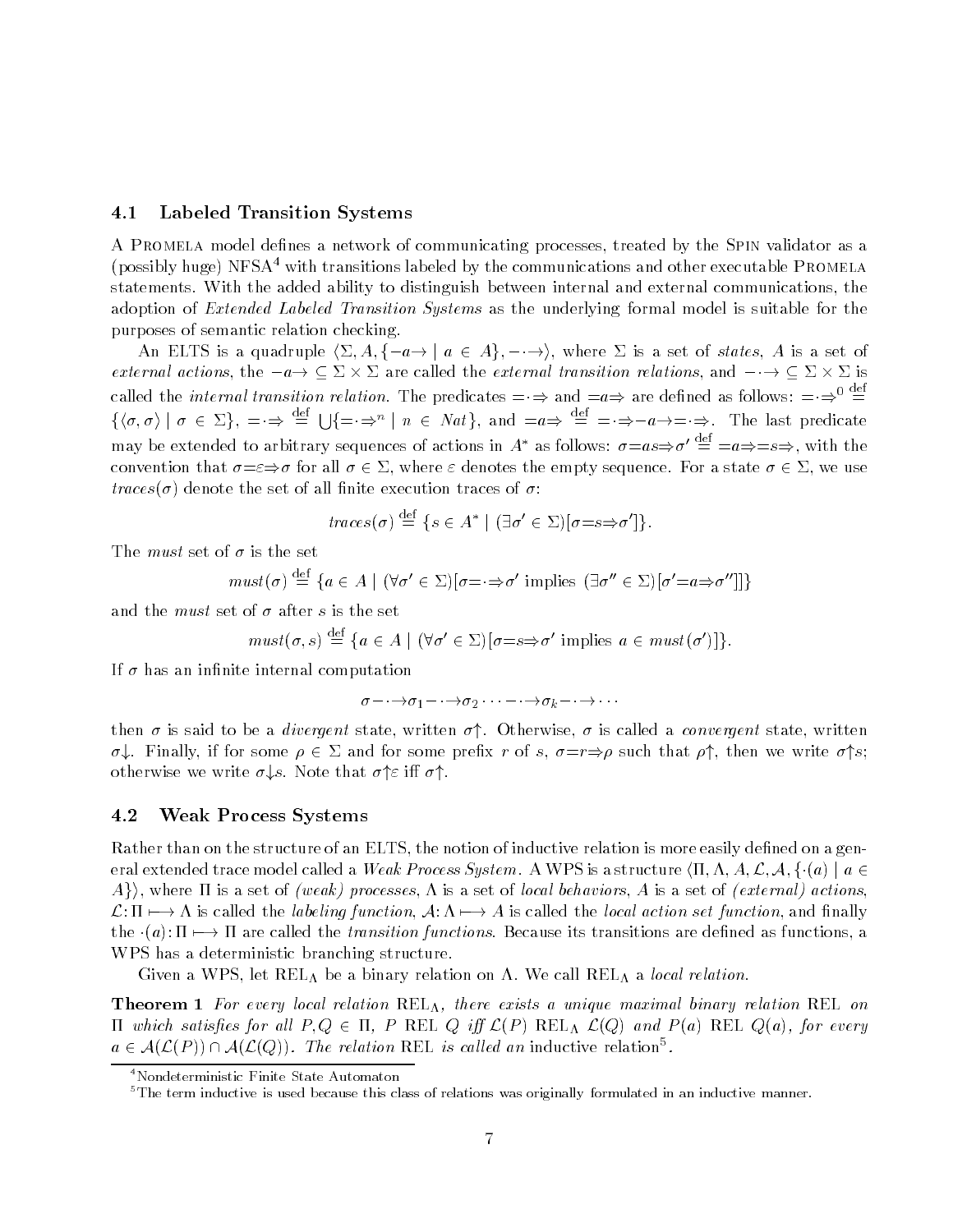#### 4.3Characterization of Semantic Relations using Weak Process Systems

Theorem 1 states that every inductive relation is uniquely characterized by an underlying relation on local behaviors. As examples, we consider three well-known semantic relations, trace equivalence  $(\equiv_{\text{trace}})$ , trace inclusion ( $\leq_{\text{trace}}$ ), and testing equivalence ( $\equiv_{\text{test}}$ )—each of which can be formulated as an inductive relation on the structure of a WPS using a transformation Det which maps a given ELTS to a corresponding WPS. The purpose of the transformation  $Det$  is to abstract from internal transitions and extract the relevant 'local' information. Once  $Det$  is defined, we can identify the local relations underlying  $\equiv_{\text{trace}}$ ,  $\leq_{\text{trace}}$ , and  $\equiv_{\text{test}}$ .

Let  $\sigma, \rho \in \Sigma$ . Trace equivalence simply equates two states of an ELTS if they have the same set of finite traces:

**Definition 1**  $\sigma \equiv_{\text{trace}} \rho$  if traces( $\sigma$ ) = traces( $\rho$ ).

Trace inclusion, defined below, is a preorder of this relation:

**Definition 2**  $\sigma \leq_{\text{trace}} \rho$  if traces( $\sigma$ )  $\subseteq$  traces( $\rho$ ).

These two relations capture safety properties only. The third, more interesting relation we consider is *testing equivalence*, which takes into account some liveness properties—divergence, deadlock, and internal nondeterminism in particular:

**Definition 3**  $\sigma \equiv_{\text{test}} \rho$  if for all  $s \in A^*$ , we have:

- $\cdots$  is the state  $\cdots$
- ii) traces( $\rho$ ) = traces( $\sigma$ ), and
- $iii)$   $\cup$   $\downarrow$ s implies must  $(\cup, s)$  = must  $(\nu, s)$ .

These relations and their variants have been discussed under different names and with different characterizations in several references; see for examples [3, 6, 2, 5]. The version of testing equivalence given above is derived from [2], but is more suitable for implementation purposes. Note that according to testing equivalence, divergence is persistent; i.e., all descendants of a divergent state are also treated as being divergent.

The transformation Det is similar to NFSA determinization, but also incorporates the *must* set and divergence information to the local behaviors. Let  $\mathbf{T} = \langle \Sigma, A, \{-a \rightarrow \mid a \in A\}, - \rightarrow \rangle$  be an ELTS. Then  $Det(T) \stackrel{\text{def}}{=} \langle \Pi, \Lambda, A, \mathcal{L}, \mathcal{A}, \{\cdot(a) \mid a \in A\} \rangle$ , where

- def = 2 ;
- $\Lambda \equiv 2^{\circ} \times 2^{\circ} \times \{\uparrow, \downarrow\};$
- for  $P \in \Pi$ ,  $\mathcal{L}(P)$  is defined as the triple  $\langle S, M, d \rangle$  such that

$$
- S \stackrel{\text{def}}{=} \{ a \in A \mid (\exists \sigma \in P) (\exists \sigma' \in \Sigma) [\sigma = a \Rightarrow \sigma'] \},
$$
  

$$
- M \stackrel{\text{def}}{=} \{ a \in A \mid (\forall \sigma \in P) [a \in must(\sigma)] \},
$$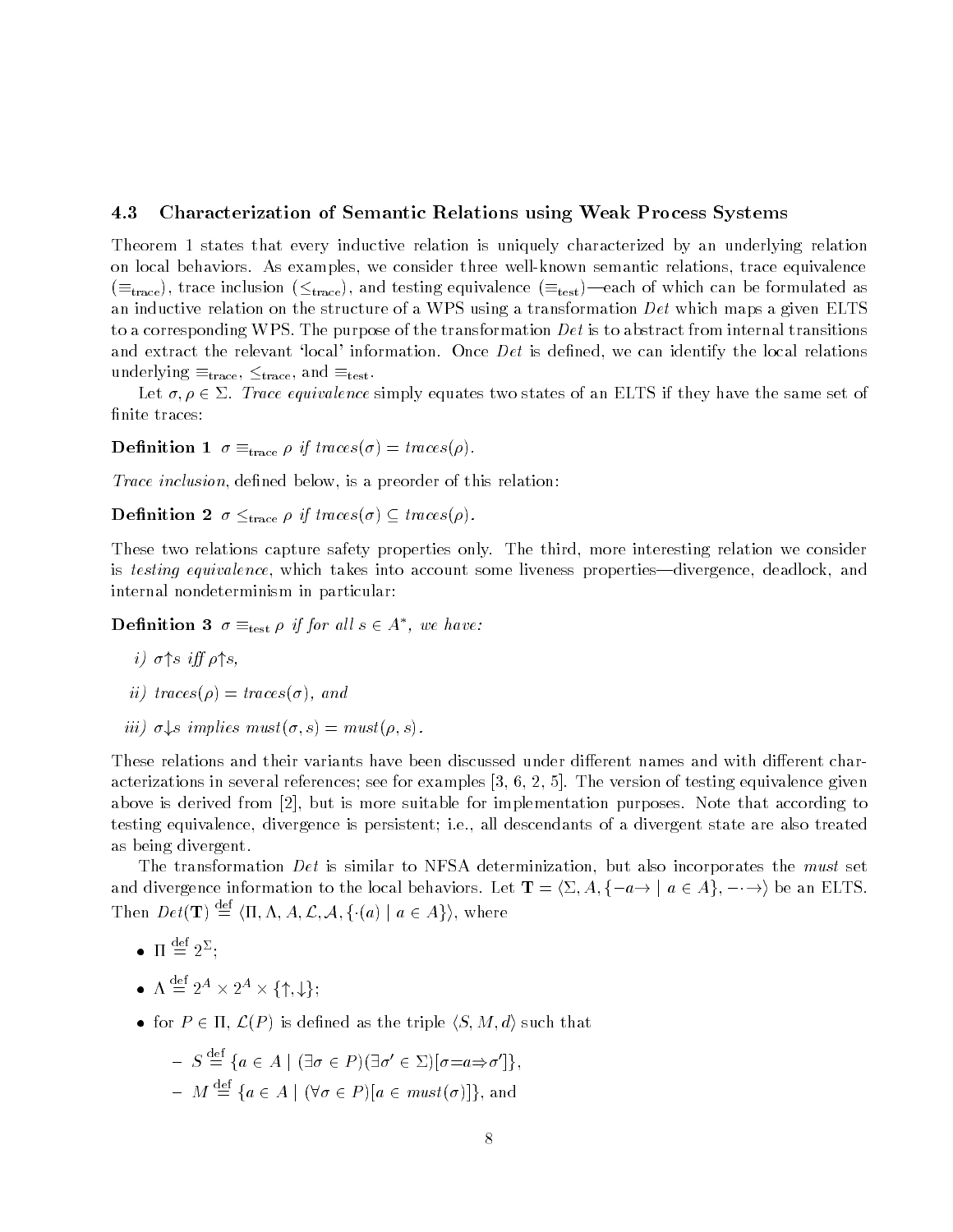$d = d \equiv \uparrow \text{ if } (\exists \sigma \in P)(\exists \rho \in \Sigma)(\exists s \in A^*) [\rho \uparrow \wedge \rho = s \Rightarrow \sigma]; \downarrow \text{ otherwise};$ 

- for S,  $M \in 2^A$  and  $d \in \{ \uparrow, \downarrow \}, \mathcal{A}(S, M, d) \equiv S;$
- for  $P \in \Pi$  and  $a \in A$ ,  $P(a) \stackrel{\text{def}}{=} \{ \rho \in \Sigma \mid (\exists \sigma \in P) [\sigma = a \Rightarrow \rho] \}.$

Now we can identify the three local relations-TRCEQ<sub>A</sub>, TRCINC<sub>A</sub>, and TSTEQ<sub>A</sub>-underlying  $\equiv_{\text{trace}}$ ,  $\leq_{\text{trace}}$ , and  $\equiv_{\text{test}}$ , respectively. The relation TRCEQ<sub>A</sub> simply coincides with equality between the S components, whereas TRCINC<sub>A</sub> reduces to subset inclusion. TSTEQ<sub>A</sub> is slightly more complex:

**Denmition** 4 Let  $S, M \in \mathbb{Z}^+$  and  $a \in \{1, \downarrow\}$ .

- i)  $\langle S, M, d \rangle$  TRCEQ<sub>A</sub>  $\langle S', M', d' \rangle$  if  $S = S'.$
- ii)  $\langle S, M, d \rangle$  TRCINC  $\Lambda$   $\langle S', M', d' \rangle$  if  $S \subseteq S'.$
- iii)  $\langle S, M, d \rangle$  TSTEQ  $_A \langle S', M', d' \rangle$  if  $S = S' \wedge d = d' \wedge (d = \downarrow$  implies  $M = M')$ .

**Theorem 2** Let  $\sigma, \rho \in \Sigma$  in **T**. We have

- $\psi$   $\theta$  =trace  $\beta$   $\psi$  i fg  $\theta$  is true to  $\alpha$  if the Det (T).
- $\mu_i$   $\sigma$   $\geq$  trace  $\mu$   $\eta$   $\eta$   $\sigma$   $\epsilon$  in Det (T).
- $\mu_{ij}$   $\sigma =$ test  $\mu$   $\epsilon_{ij}$   $\gamma$  or the Eqs.  $\gamma$  is the Det (T).

### 5 Relation Checking in SPINe

The algorithm used by Spine to check inductive relations on Promela models is based on Theorems 1 and 2. It is illustrated in Fig. 6. This is a recursive fixpoint algorithm which computes a representation of the composite state space of the two input PROMELA models. It performs a depth-first search of the composite state space. The weak process representations (the transformation  $Det$ ) of the ELTSs underlying the two input PROMELA models are computed on-the-fly.

For a given set of states, Add internal states computes all states which are reachable through a sequence of internal communications (transitions) from the given states employing a depth-first strategy. Note that each Promela statement which is not a send/receive operation on an external channel is treated as an internal transition. The output is a data structure called an extended state, a linked list of states with the proper `local' information attached to it. An extended state is the implementation equivalent of a weak process. Divergent and deadlocked states are detected on-the-fly during this internal state search phase and labeled accordingly. Although not yet implemented, the  $m$  , and the states shower and the computed on-the-distribution and states. The reduce the overall storage  $\sim$ requirements, those states in which no external communications are enabled are considered transient and deleted before *Add internal states* returns. Such states are not needed once the divergence. deadlock, and *must* information (i.e., the 'local' information) of the extended state has been computed from its constituents and recorded.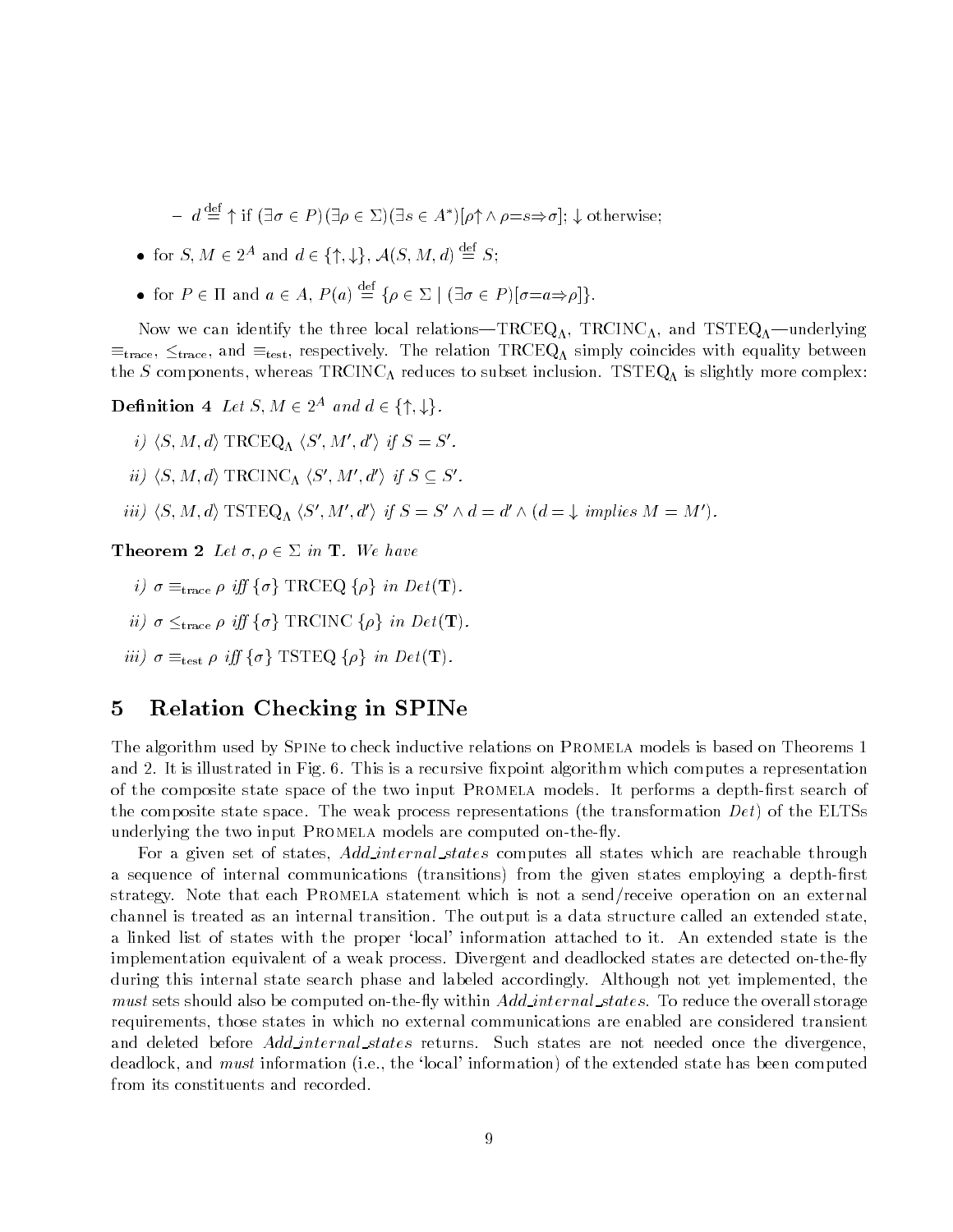A pair of extended states—the first formed of the states of the lhs model and the second of those of the rhs model—constitutes a composite state. The initial composite state is computed from the respective initial states of the lhs and rhs models. Then the recursive routine  $Verify\_relation$  is called. If the composite state has been generated before,  $Verify$ -relation returns. Otherwise the composite state is stored and then analyzed.

The function *Local behavior* computes the data structure representing the local behavior of an extended state. This routine implements the WPS labeling function  $\mathcal{L}$ . Check local rel tests whether the specified local relation<sup>6</sup> holds true for the composite state being analyzed. If this test fails, the relation being checked is not satised, and a false verdict is returned. If the test succeeds, a new composite state is generated for each external communication (action) enabled in the current composite state. Note that *Check local relation* is the only routine that is dependent on the inductive relation being verified.

The routine *Execute external action* performs the execution of a selected external action enabled in an extended state. The WPS transition functions  $(a)$  are implemented by applying Add internal states on the result of *Execute\_external\_action*. Applied component-wise to a composite state, this procedure produces a potentially new composite state to be analyzed, and thus Verify\_relation is called recursively. This is done once for each enabled external action in a loop. The algorithm terminates with a true verdict when all the possible composite states have been generated with successful local tests.

#### 5.1Implementation Notes

The relation checking system takes advantage of most of Spin's existing data structures, with some modications and additions. Its implementation evolved from Holzmann's implementation of his exhaustive state exploration algorithm supplied with the SPIN validator. The structure of the SPINe state vector is identical to the one used in the Spin validator with the exception of a prevailing byte to differentiate between lhs and rhs states and a trailing byte to store some extra information (the deadlock status and the divergence status of the state, whether the state is the source of an external transition, whether the state has at least one enabled external transition, etc.) used by the relation checking algorithm.

There are three levels of states implemented by three data structures. Individual states belonging to both lhs and rhs models are stored in a common hash table using SPIN's data structure H\_e1. Transient states are recycled when no longer needed. Extended states are stored in a second hash table using the data structure StateList. A composite state is implemented by the data structure ProdState and is stored in a third hash table. See Figure 7 for an illustration of the data structures involved.

#### 5.2Complexity and Performance

It is established in [15] that checking NFSA equivalence is a PSPACE-hard problem. Since for finite state systems (which are the systems of interest), the decision problem for NFSA equivalence can be reduced to a decision problem for trace equivalence (and vice versa), trace equivalence checking is also

<sup>&</sup>lt;sup>6</sup>one of the predicates TRCEQ<sub>A</sub>, TRCINC<sub>A</sub>, TSTEQ<sub>A</sub>, or another local relation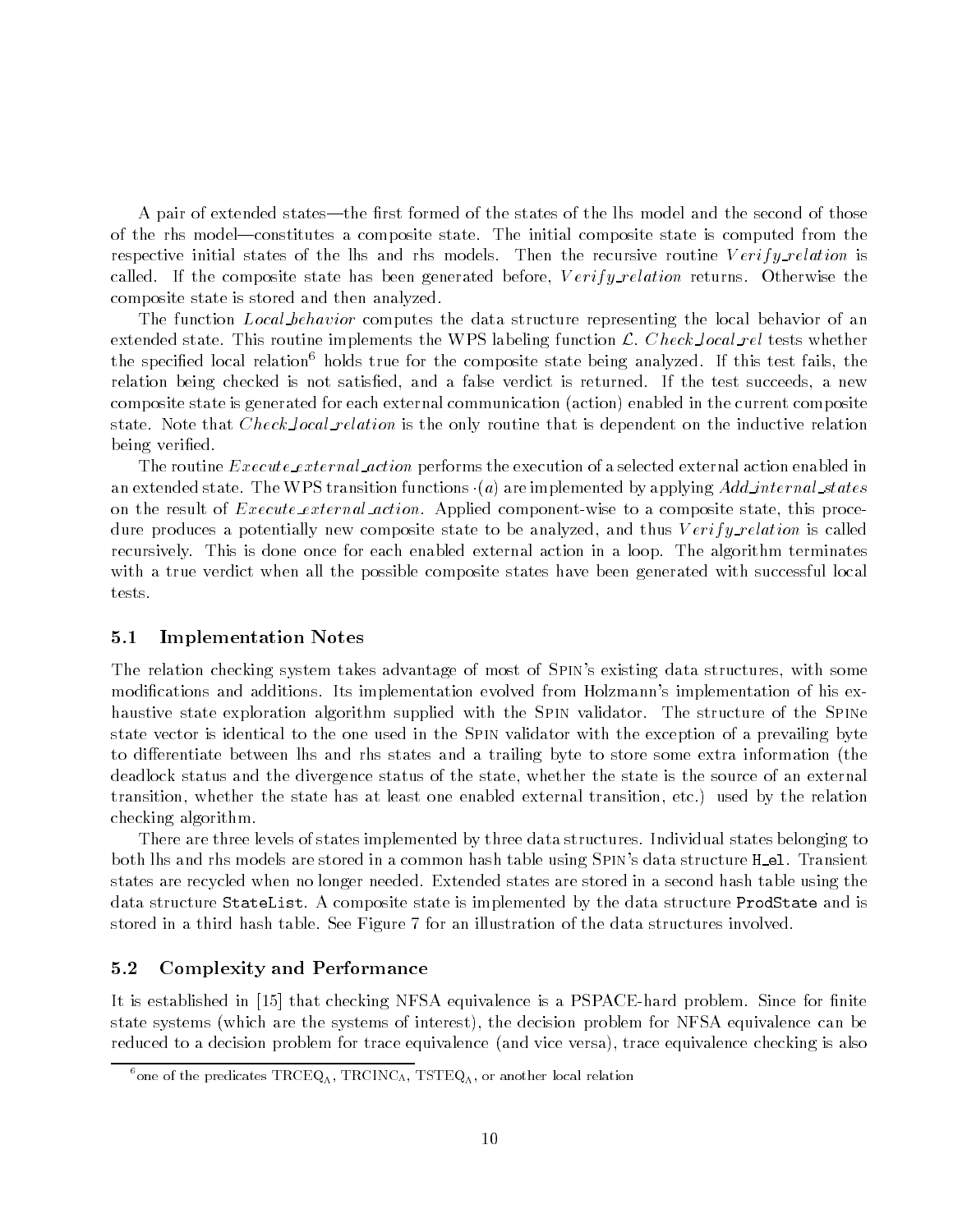```
global variables s_i, s_i; initL, initR, LR. I able; BL, BR, result;
beginsL \leftarrow initial state of the lhs model; sR \leftarrow initial state of the rhs model;
        InitL \leftarrow Add\_internal\_states(\lbrace sL \rbrace);InitR \leftarrow Add\_internal\_states(\lbrace sR \rbrace);LR\_{Table} \leftarrow \emptyset;return van die eerste verlationen van die p
endVerify\_relation(L, R)local variables A; a;
beginif \langle L, R \rangle \in LR\_Table then
          return trueendif;
        LR\_Table \leftarrow LR\_Table \cup \{\langle L,R \rangle\};BL \leftarrow Local\ behavior(L); BR \leftarrow Local\ behavior(R);\cdots check local release \cdotsA \leftarrow External\_actions(BL) \cap External\_actions(BR);for all a \in A do
               L \leftarrow Add\_internal\_sates(Execute\_external\_action(L, a));R \leftarrow Add\_internal\_sates(Execute\_external\_action(R, a));\mathbf{u} , erificiation (Eq. 2) then the m
                  result \leftarrow trueelseresult \leftarrow false;breakendif
                \sim and \simendfor;
          return result
        elsereturn falseendif
        \sim and \simend
```
Figure 6: Pseudocode for the relation checking algorithm used in Spine.

PSPACE-hard.<sup>7</sup> Trace equivalence is an inductive relation, therefore deciding inductive relations on the structure of a LTS using a generalized algorithm is at least as hard as deciding trace equivalence, the actual complexity depending on that of the local relations involved. Note however that inductive relation checking is polynomial on the structure of a WPS, but the required transformations from LTS to WPS are exponential since they involve some kind of `determinization' to abstract from internal transitions.

Practical experience shows that the real complexity arises from the subset construction process performed by the *Add internal states* routine. Contrary to what the theoretical results suggest, the total number of extended and composite states generated is far from being exponential in the total

Proposed reduction: choose a symbol, say  $\sqrt{ }$ , which is not in the alphabet of the two NFSA being tested for equivalence. For each final state  $\sigma$  of both automata, create an extra 'exit' state  $\sigma'$  and define a transition labeled by  $\sqrt{}$  from  $\sigma$  to  $\sigma'$ . Use  $\sigma$  as the 'entry' state and  $\sigma'$  as the 'exit' state of the final state. Treat the resulting automata as two ELTSs and verify trace equivalence between them. The language of a NFSA can be deduced from the traces of the corresponding ELTS by deleting those traces not ending with a  $\sqrt{ }$  and then projecting the remaining traces on the original alphabet.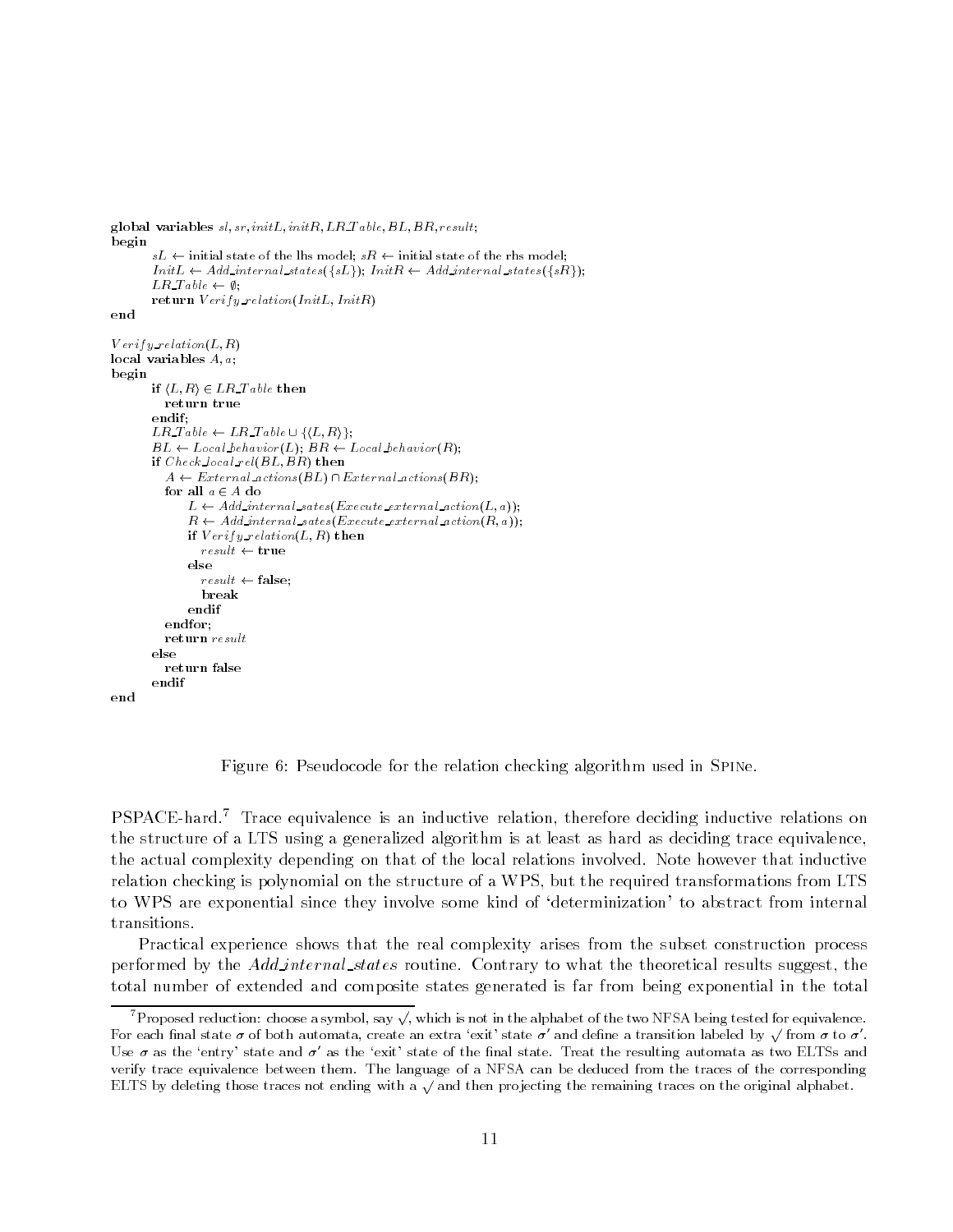

Figure 7: Data structures used in stage storage.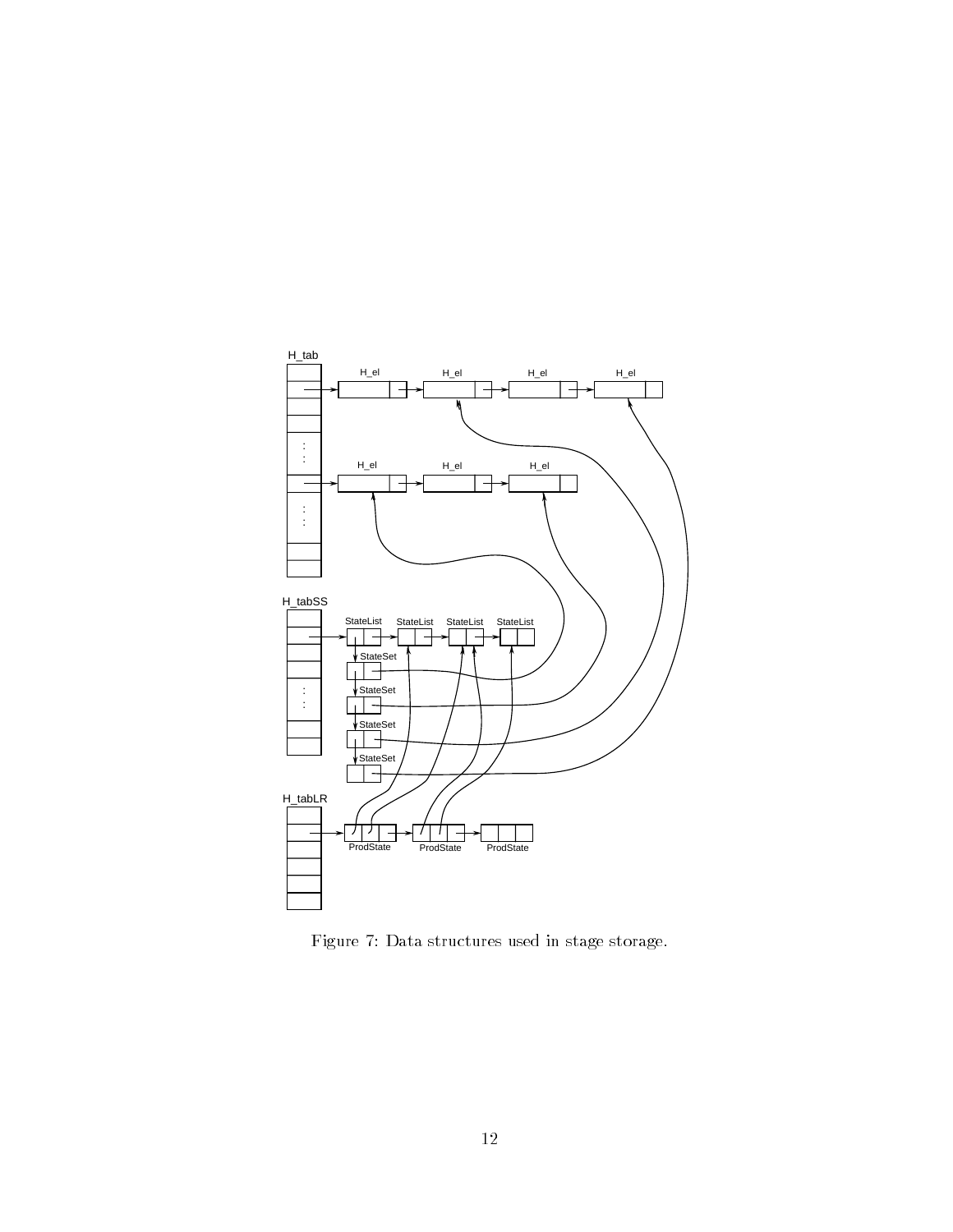| # | Verdict | No. of states |                                   | Mem  | Time  |
|---|---------|---------------|-----------------------------------|------|-------|
|   | True    | 169/1313      | $40\overline{15/5649}$            | 1332 | 3:39  |
| 2 |         | 69/?          | $[3 \times 10^7]/[9 \times 10^9]$ |      |       |
| 3 | True    | 69/1960       | 3045/46715                        | 1416 | 2:28  |
|   | ິ       | 1037/?        | $[1 \times 10^7]/?$               |      |       |
| 5 | True    | 191/2031      | 10098/210845                      | 1468 | 13:01 |
| 6 | True    | 20/458        | 5192/51633                        | 1456 | 4:14  |

Table 1: Example SPINe verifications. Mem is the total memory required in kB. Under No. of states, the first subcolumn relates to the lhs model and the second subcolumn relates to the rhs model. In each subcolumn, the first figure is the total number of states generated by a SPIN exhaustive validation run, whereas the second figure indicates the total number of states (not necessarily distinct) revisited during the SPINe trace equivalence verification. A question mark indicates an inconclusive verdict due to time limitations and the figures between square brackets are estimated upper-bound values. In all of the verifications, the total numbers of extended and composite states generated were low (not shown).

number of individual states generated; indeed in all of the examples tried out, these numbers were several orders of magnitude lower then the number of individual states. Instead, extended states tend to be large, and possibly overlapping. With the state recycling scheme used, the space complexity is alleviated to a large extent at the expense of a sometimes substantial increase in time complexity. Table 1 shows the results of several Spine verications carried out on a Sparc2 with 32 MB of memory. In two cases, the results were inconclusive because of unacceptable time requirements. In one case, even an exhaustive Spin validation was not possible due to state explosion. In all of the examples tried with false verdicts, the results were obtained relatively quickly (not shown).

#### 5.3Summary and Future Work

Spine is an experimental verication system for concurrent/distributed systems based on Promela/Spin. It adds to PROMELA/SPIN the capability to verify a particular class of semantic relations.

The SPINe system was developed in 1994, and since early 1995, a new version of PROMELA/SPIN has been in place. The system needs to be upgraded for compatibility with SPIN version 2.x.

The current implementation suffers from some limitations which restrict its practical application in sizable projects. These limitations will have to be addressed in the future. The first limitation concerns the exclusive support of a particular class of relations whose decision algorithms are provably intractable. Although this class (inductive relations) represents an important category , other more practical semantic relations with polynomial checking algorithms should be considered as well. Obvious candidates are weak bisimulation equivalence [12], its variants, and preorders of these, reformulated following Park's elegant notion of bisimulation [13]. A polynomial algorithm for checking weak bisimulation equivalence (observation equivalence) has been proposed in [10], but unfortunately, it is not

<sup>8</sup>For example, Hoare's widely-known failures equivalence has been shown by De Nicola [2] to be just another characterization of testing equivalence. Hennessy's must testing preorder [6] is one of the preorders of testing equivalence. One can also find several other semantic relations that underlie other extended trace theories: for examples see  $[16]$  and  $[11]$ , Ch. 3].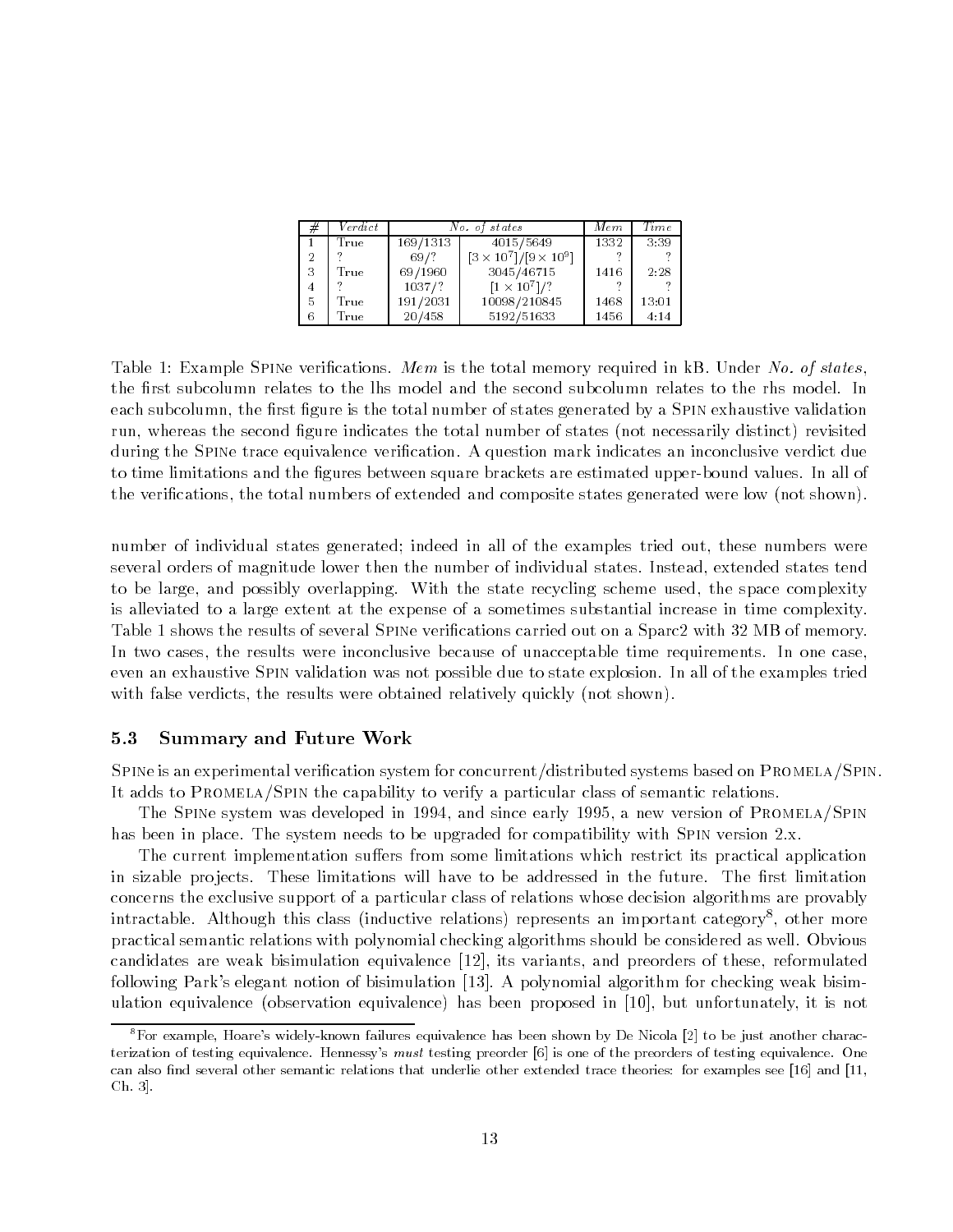an on-the-fly algorithm in that it assumes that the entire state spaces have been computed and stored in advance. This algorithm should be examined to see whether it can be adapted appropriately and incorporated to the Spine system.

It should however be pointed out that such relatively stronger relations as weak bisimulation equivalence—although they are easier to verify—do not abstract from internal behavior in a completely satisfactory manner. As such they may sometimes fall short of making desirable identications. This limitation should be taken into account. For example, although weak bisimulation equivalence can serve as an excellent `approximation' to testing equivalence most of the time, it is not universally suitable for all applications.

Other methods of complexity reduction that are worthwhile to examine include:

- Approximative relation checking based on partial state exploration, possibly using Spin's bitstate hashing technique [7], as suggested in [1].
- $\bullet$  The exploitation of partial order state exploration [14] in semantic relation checking.
- Taking advantage of Promela2's hidden construct to reduce the size and total number of individual states.

Other potential improvements to the Spine system include:

- The ability to define arrays of channels as external channels.
- The ability to treat shared variable type communications as external operations by allowing ordinary variables to be declared external.

Availability  $-$  The SPINe system is availabe through FTP from the site zoosun.iit.nrc.ca (subdirectory '/pub/incoming/hakan'). For questions and suggestions, please contact the author.

### References

- [1] R. Civalero, B. Jonsson, and J. Nilsson. Validating simulations between large nondeterministic specications. In Proceedings of Sixth International Conference on Formal Description Techniques, pages 3-17, 1993.
- [2] R. De Nicola. Extensional equivalences for transition systems. Acta Informatica, 24:211-237, 1987.
- [3] R. De Nicola and M. Hennessy. Testing equivalences for processes. Theoretical Computer Science, 34:83-133, 1984.
- [4] H. Erdogmus. A Flexible Framework for the Design of Concurrent Nondeterministic Processes. PhD thesis, INRS-Telecommunications, Verdun, Quebec, 1993.
- [5] R. Fournier and G. von Bochmann. The equivalence in the DCP model. Theoretical Computer Science, 87:97{114, 1991.
- [6] M. Hennessy. Algebraic Theory of Processes. MIT Press, Cambridge, MA, 1988.